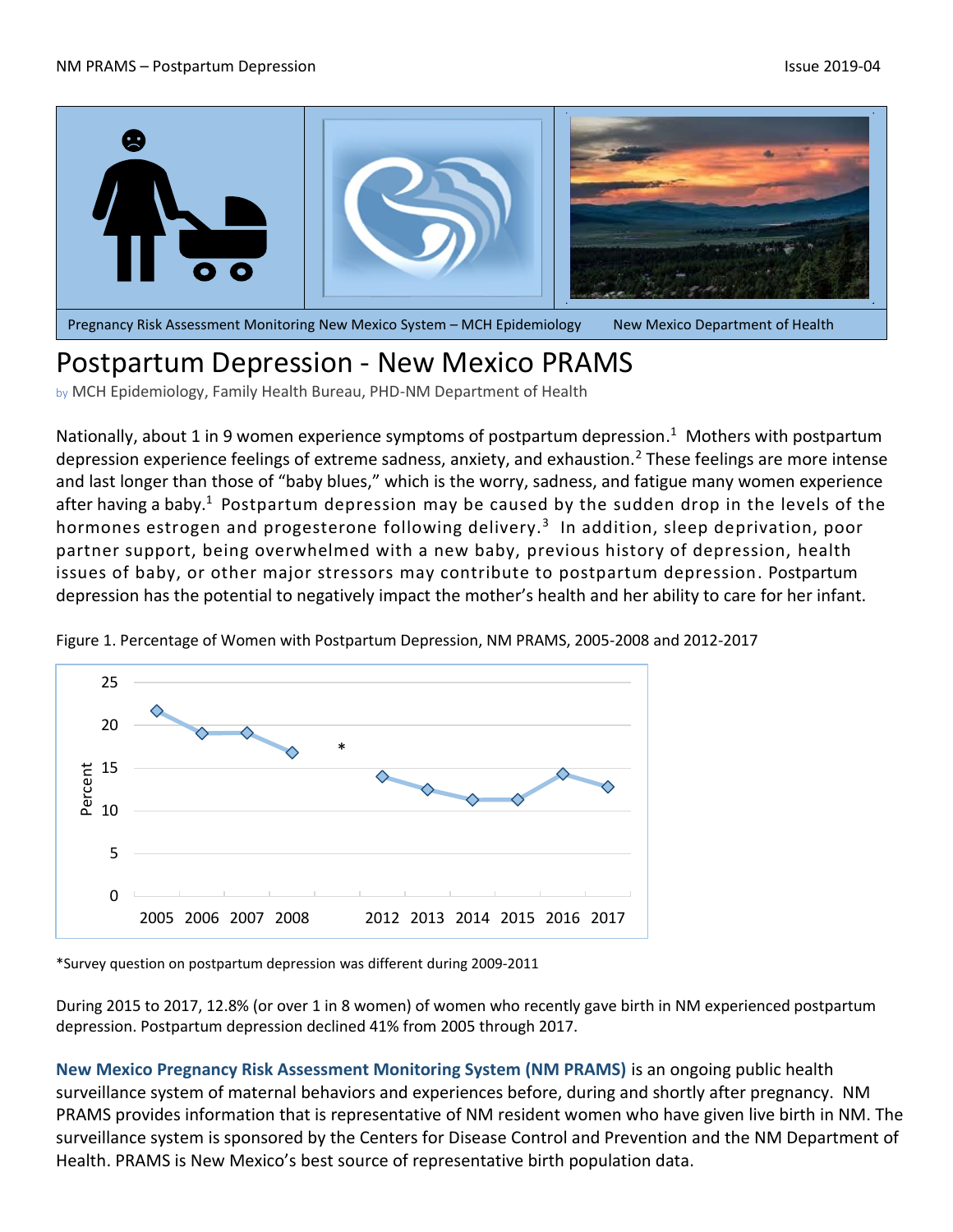Postpartum depression was defined as responses of "often" or "always" to two questions: "Since your baby was born, how often have you felt down, depressed, or hopeless?" and "Since your new baby was born, how often have you had little interest or little pleasure in doing things?".



Figure 2. Prevalence of Maternal Postpartum Depression by Maternal Demographics, NM PRAMS, 2013-2017

Mothers who were most likely to have postpartum depression were aged >20 years, aged 20-24 years, not married, lived at or below the federal poverty level, and had Medicaid coverage currently.

Mothers with a bachelor's degree or higher were less likely to experience postpartum depression than mothers with some college or high school or less education.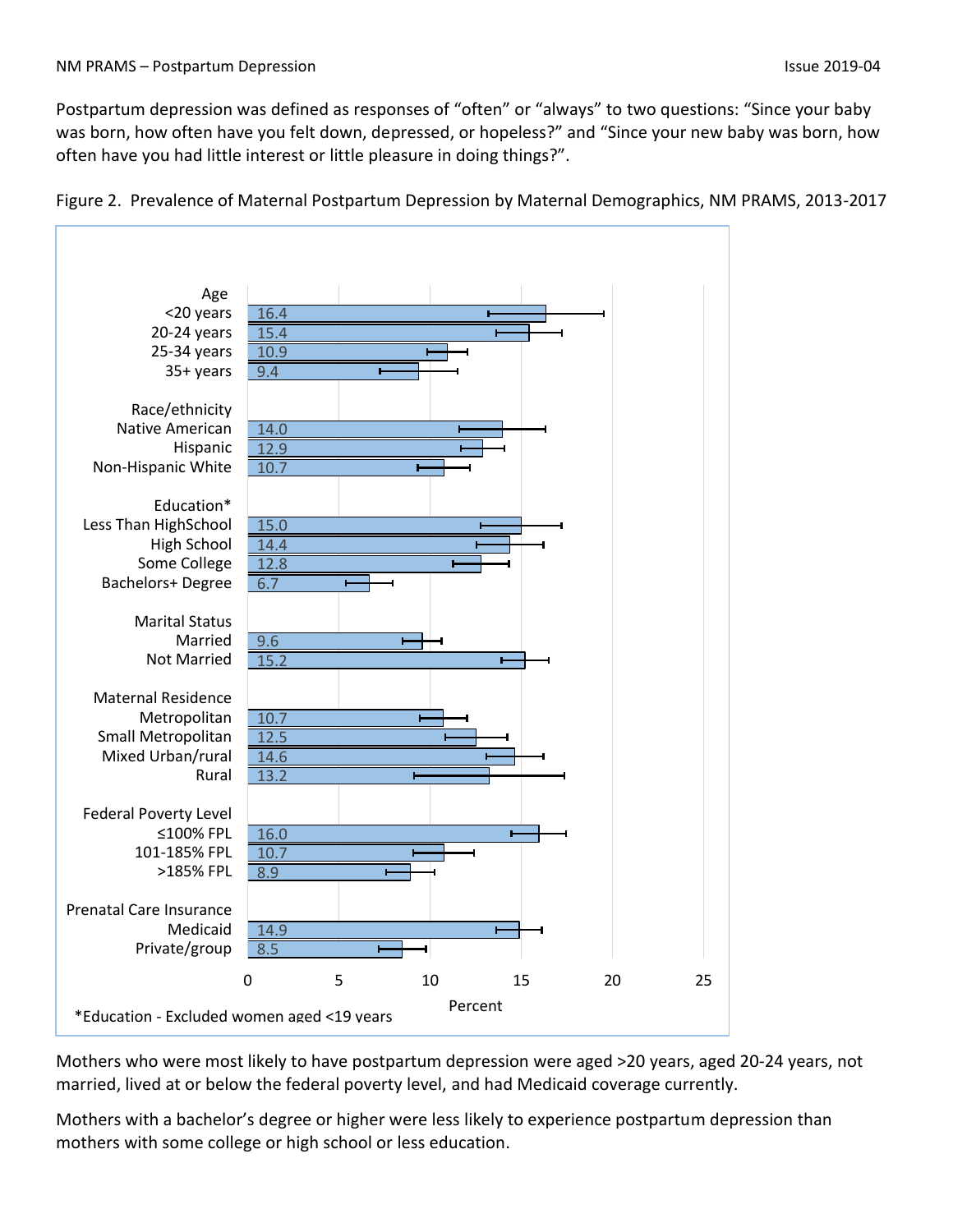## Figure 3 Prevalence of Postpartum Depression by Risk Factors, NM PRAMS, 2013-2017



## Figure 4. Prevalence of Number of Stressors by Postpartum Depression Status, NM PRAMS 2012-2015



• Women who experienced postpartum depression were three times more likely to have six or more stressors during the 12 months before their baby was born than women without postpartum depression. Stressors include partner stress (e.g., divorce), financial stress (e.g., lost job), traumatic stress (e.g., close person had drug or alcohol problem) and emotional stress (e.g., close family member was very sick).

**Prenatal Counseling -** Approximately 75% of mothers during 2012-2015 indicated that a health care provider had discussed what to do if they felt depressed during pregnancy or after their baby was born during a prenatal care visit. A higher percentage of mothers who were depressed before becoming pregnant received